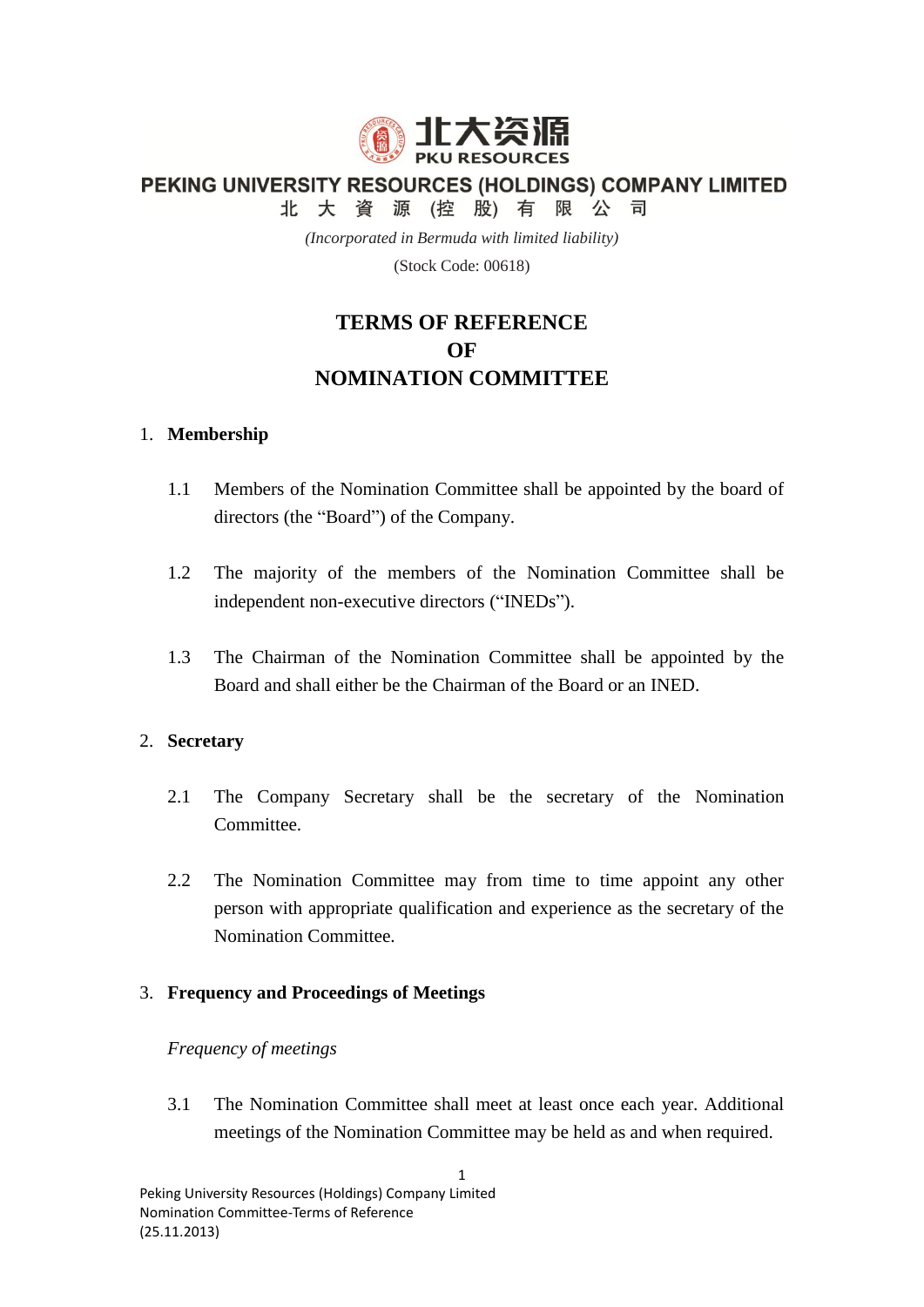## *Quorum*

3.2 The quorum for meetings of the Nomination Committee shall be any two members.

# *Attendance at meetings*

- 3.3 Members of the Nomination Committee may attend meetings of the Nomination Committee either in person, by telephone or by video conference or through other electronic means of communication or in such other manner as the members may agree.
- 3.4 The Chairman of the Board, if he or she is not the members of the Nomination Committee, may attend meetings of the Nomination Committee if he/she wishes. At the invitation of the Nomination Committee, other directors, relevant senior management, external advisers and other persons may be invited to attend all or part of any meetings.

## *Notice of meetings*

- 3.5 A meeting of the Nomination Committee may be convened by any of its members or by the Chairman of the Board or by the secretary of the Nomination Committee.
- 3.6 Notice of any meetings has to be given at least 14 days prior to any such meeting being held, unless all members of the Nomination Committee waive such notice. Notice of any adjourned meetings is not required if adjournment is for less than 14 days.

# *Resolutions*

- 3.7 Resolutions of the Nomination Committee at any meetings shall be passed by a majority of votes of the members present.
- 3.8 A resolution in writing signed by all the members of the Nomination Committee shall be as valid and effectual as if it had been passed at a meeting of the Nomination Committee duly convened and held.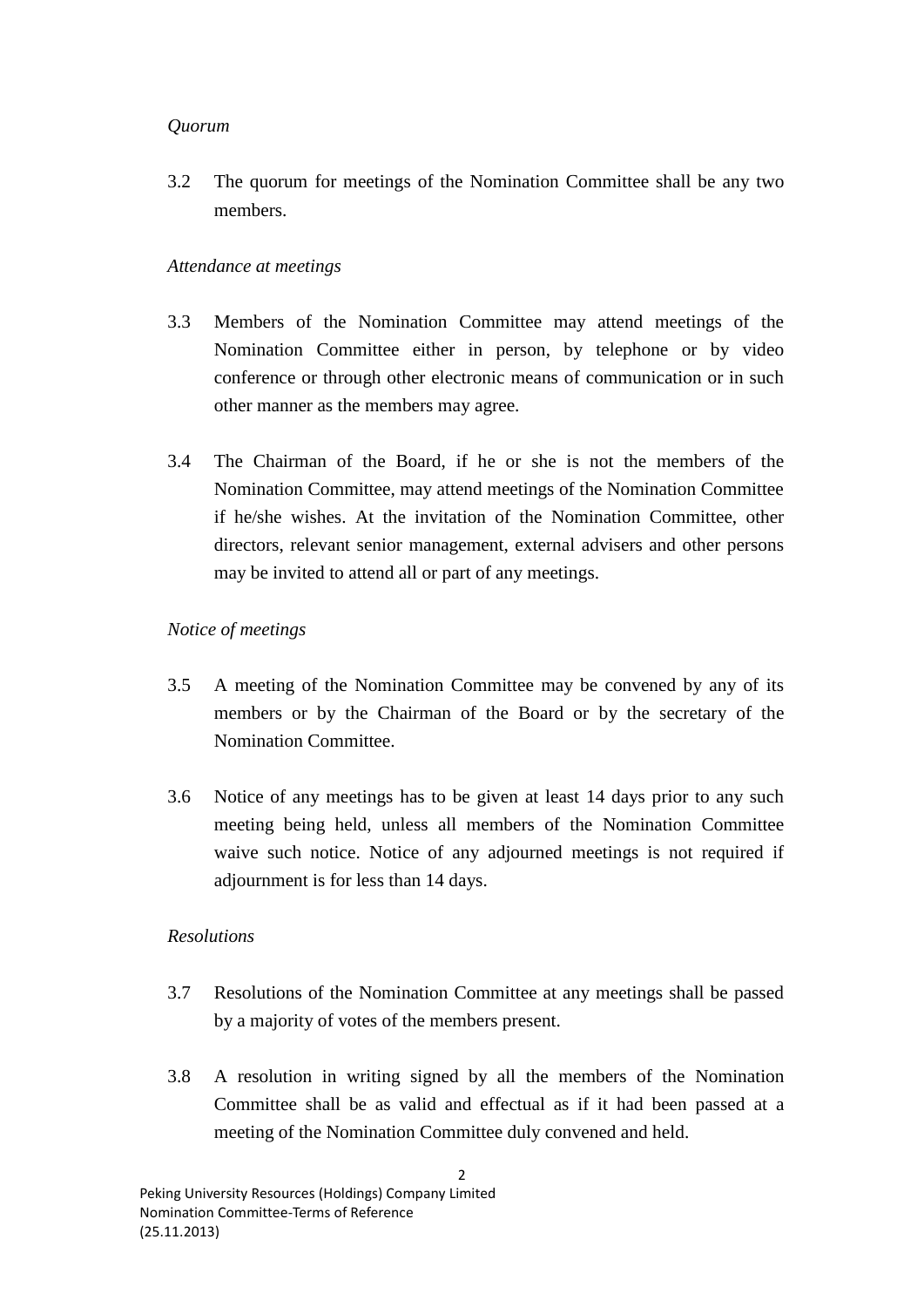## *Minutes of meetings*

- 3.9 Draft and final versions of minutes of Nomination Committee meetings shall be sent to all members of the Nomination Committee for their comment and records within a reasonable time after the meeting.
- 3.10 Minutes of the Nomination Committee shall be kept by the secretary of the Nomination Committee and shall be available for inspection by any member of the Nomination Committee or the Board at any reasonable time on reasonable notice.

# **4. Authority**

- 4.1 The Nomination Committee is authorised by the Board to make full use of intermediary agencies for identifying qualified director candidates at the Company's expense and to conduct interviews with prospective candidates for nomination.
- 4.2 The Nomination Committee is and may, from time to time, seek advice from independent professionals, at the Company's expense, to perform its duties and responsibilities.
- 4.3 The Nomination Committee should be provided with sufficient resources to perform its duties.

# **5. Responsibility, Powers and Functions**

The Nomination Committee shall have the following responsibilities, powers and functions:

5.1 To review the structure, size and diversity (including but not limited to gender, age, cultural and education background, and professional experience) of the Board at least annually and make recommendations on any proposed changes to the Board to complement the Company's corporate strategy.